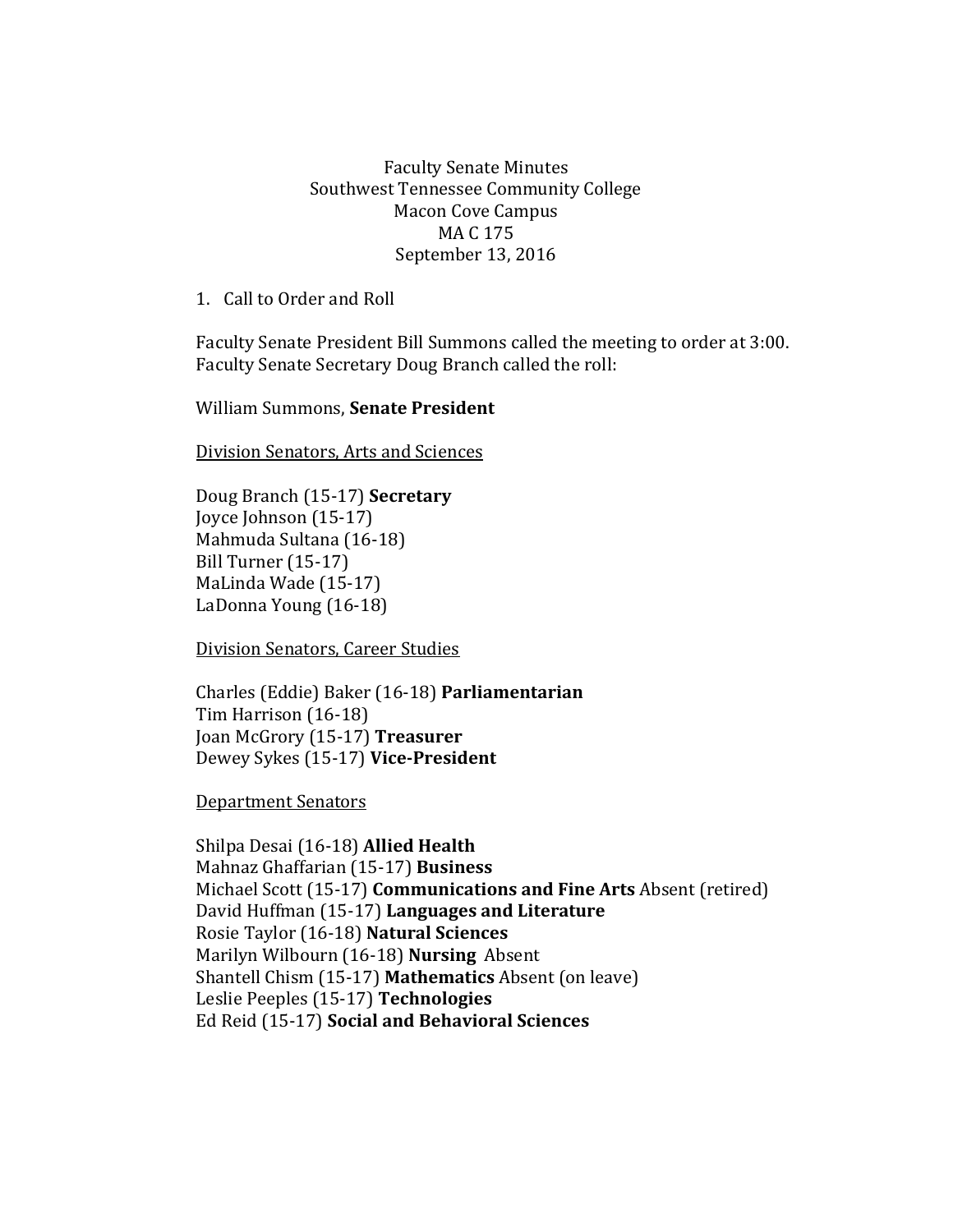- 2. Approval of Minutes
- A. The body approved the minutes from the April, 2016 Faculty Senate meeting. Secretary Doug Branch will ask that those minutes be posted to the Faculty Senate website.
- B. Doug Branch was asked to remind Patsy Fancher, chair of Communications and Fine Arts, that Michael Scott would need to be replaced as that department's representative.
- 3. Reports from Senate officers and Senate committees
- A. Bill Summons: Reported on the work of the search committee for the new chancellor position. The former chancellor resigned, unhappy about the new FOCUS act, implemented by the state, that liberates TBR universities from TBR, creating more self-government for those institutions. The new chancellor, when selected, will be working more with Tennessee colleges of applied technologies and Tennessee community colleges. The influence he or she will have over four-year universities is less clear. The organizational meeting of the committee was on September 2, and the next meeting will be October 18; by that time, the committee will have seen a good number of applicant files.
- B. Dewey Sykes: Reported on meeting of governance representatives with the college president, Tracy Hall. Dewey then distributed a document summarizing those topics discussed, including the following:
	- 1. A perception that TBR is requiring business programs use a specific product by Everfi to teach Financial Wellness. (There is no such requirement.)
	- 2. The pay scale for faculty who were granted promotions at the time the new scale was set in place.
	- 3. The planned restructuring of Academic Affairs.
	- 4. The new faculty pay scale implemented in 2015.
	- 5. The new procedures for using student club money.
	- 6. The bookstore policy for the return of textbooks rented by students.
	- 7. Newly approved legislation permitting employees to carry guns on campus.
	- 8. Accessibility of unit administrators, specifically the returning of email messages and returning of telephone calls.
- C. Dewey Sykes: Discussion of distribution of supervisor evaluation surveys completed by faculty. Dewey is considering ways to distribute these other than via email. Sharepoint seems a good possibility.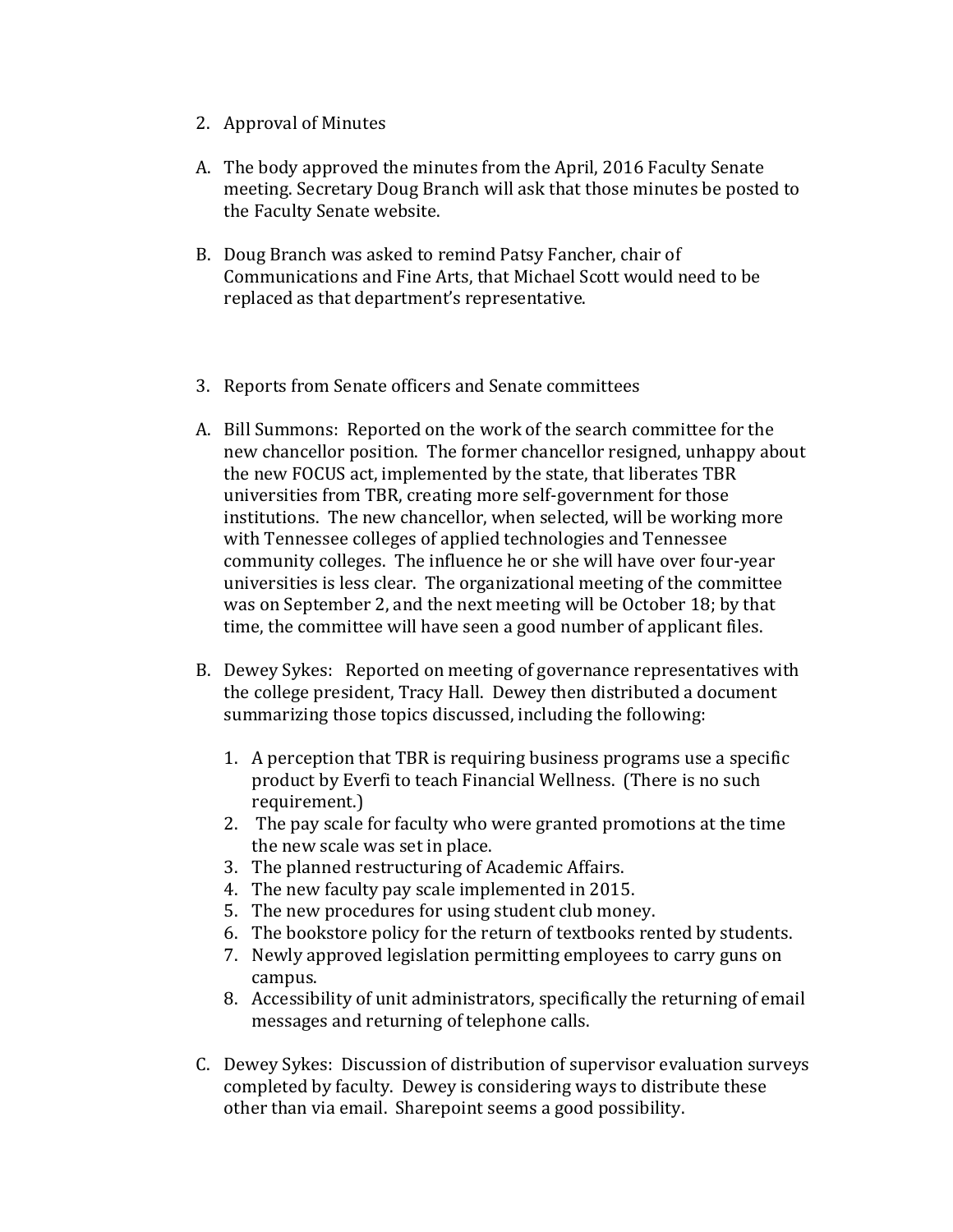It was moved and passed that the senate request that IT provide the Faculty Senate with access to Sharepoint.

- 4. Old Business
- A. Bill Summons informed us that the "price matching" scheme announced by the bookstore might not be as good as we had been led to believe. In order to participate, students still need to buy the more expensive book from the bookstore and then the students only receive bookstore credit, not cash, to make up the price difference between the more expensive bookstore book and the less expensive book they might have found elsewhere.
- 5. New Business
- A. Sindy Abadie: Update on "Achieving the Dream." Cindy informed us about the national organization for change in community colleges funded by the Lumina Foundation. The focus is on the entire student process, from the time students hear about the college until they become alumni. We have two "coaches" for our participation. And a particular focus at Southwest will be on streamlining the student experience and minimizing areas that our students find particularly confusing.
- B. Doug Branch: Discussed the updating of Faculty Senate committee lists. Doug was asked to write a note to send to Faculty Senate Committee chairs asking them to provide updated membership lists and, if necessary, recruit new members.
- 6. President Bill Summons adjourned the meeting at 4:20.

Respectfully Submitted,

Doug Branch Faculty Senate Secretary